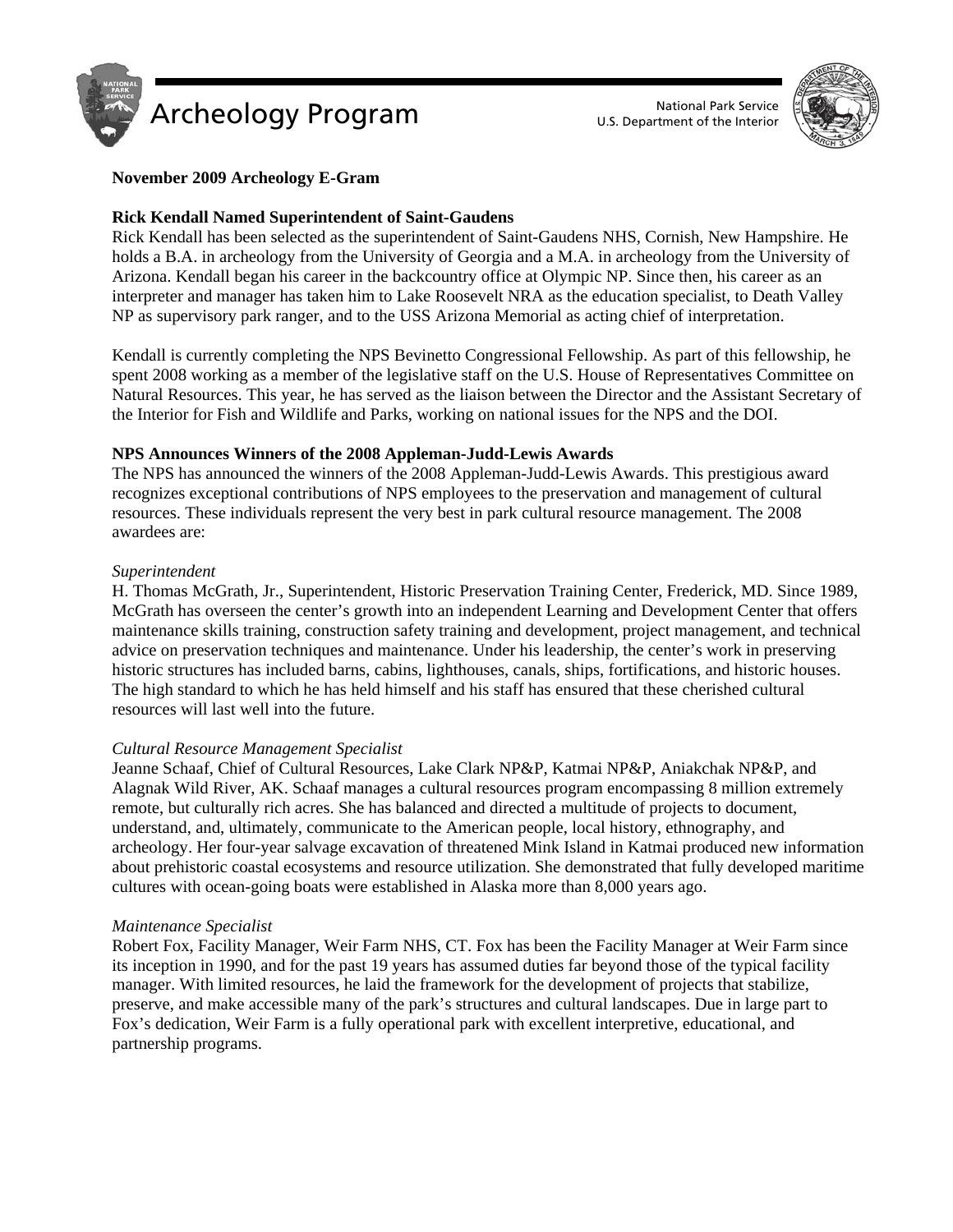Each recipient receives an engraved crystal plaque and a \$2,500 cash award. The awardees will present their award-winning accomplishments during a December 11, 2009, ceremony. They will be honored again at the 2011 George Wright Society Biannual Conference March 14-18, 2011.

# **PAST Gives Award to Retired NPS Archeologist**

The PAST Foundation has honored Douglas D. Scott with the organization's Innovation Award. Teresa L. Liston, retired board of trustees president, and Annalies Corbin, PAST's executive director, bestowed the award recognizing Scott's lifetime of innovative leadership in partnering archeology with science and technology.

Scott served as a PAST Foundation trustee for ten years, helping establish PAST worldwide in fields of innovative educational programs and research. Between 2001 and 2007, he led PAST as the board president, mentoring the foundation through the early years of development and expansion. In 2006, Scott and Melissa Connors piloted the bridge program, forensics in the classroom (FITC), and the adult summer field school, for forensic archaeology, founding the first programs of this kind in the U.S.

Scott, who currently teaches at University of Nebraska in the Department of Anthropology and Geography and with the Forensic Science Program at Nebraska Wesleyan University, retired from the NPS in 2006. He is one of the preeminent experts in battlefield archeology and firearms identification. In 2002, he was awarded the DOI Distinguished Service Award for his innovative research at Little Bighorn Battlefield NM. Scott also served as president of the Society of Historical Archaeology in 2006 – 2007.

The PAST Foundation is a non-profit educational and research team that builds partnerships around compelling scientific and educational projects, making them accessible to students and the public through transdisciplinary program-based learning, experiential field schools, documentary film, and interactive websites. For further information on PAST, visit their website (<http://www.pastfoundation.org/> ).

# **Archeology E-Gram Launches New E-Gram Feature**

Have you finished an archeological report and want to spread the news? The Archeology E-Gram is a great way to let your colleagues know about new peer-reviewed publications. The E-Gram is distributed to four list serves, and archeologists inside and outside of Federal agencies. Send the title, year, authors' names, and an abstract of the report to [dca@nps.gov](mailto:dca@nps.gov) and we will add it to the E-Gram under *Federal Archeology Publications.* 

Next month: *Footprints. In the Footprints of Squier and Davis: Archeological Fieldwork in Ross County, Ohio* by Mark Lynott. NPS Midwest Archeological Center Special Report Number 5, 2009.

# **NPS Solicits Data for Secretary's Report to Congress on the Federal Archeology Program**

The NPS Archeology Program is currently soliciting information from Federal agencies with responsibility for archeological resources, either as a land managing agency, a development agency that provides funding for projects that affect land, or as an agency that issues licenses for activities that may affect archeological resources. The Departmental Consulting Archeologist uses these data to prepare the Secretary's Report to Congress on the Federal Archeology Program for the Secretary of Interior. The report is an important way to inform Congress and the American people about the accomplishments and challenges that Federal agencies face in caring for this national patrimony.

The Departmental Consulting Archeologist annually requests data submission from the Federal Preservation Officer and other personnel within each agency. Letters soliciting information about FY2009 activities were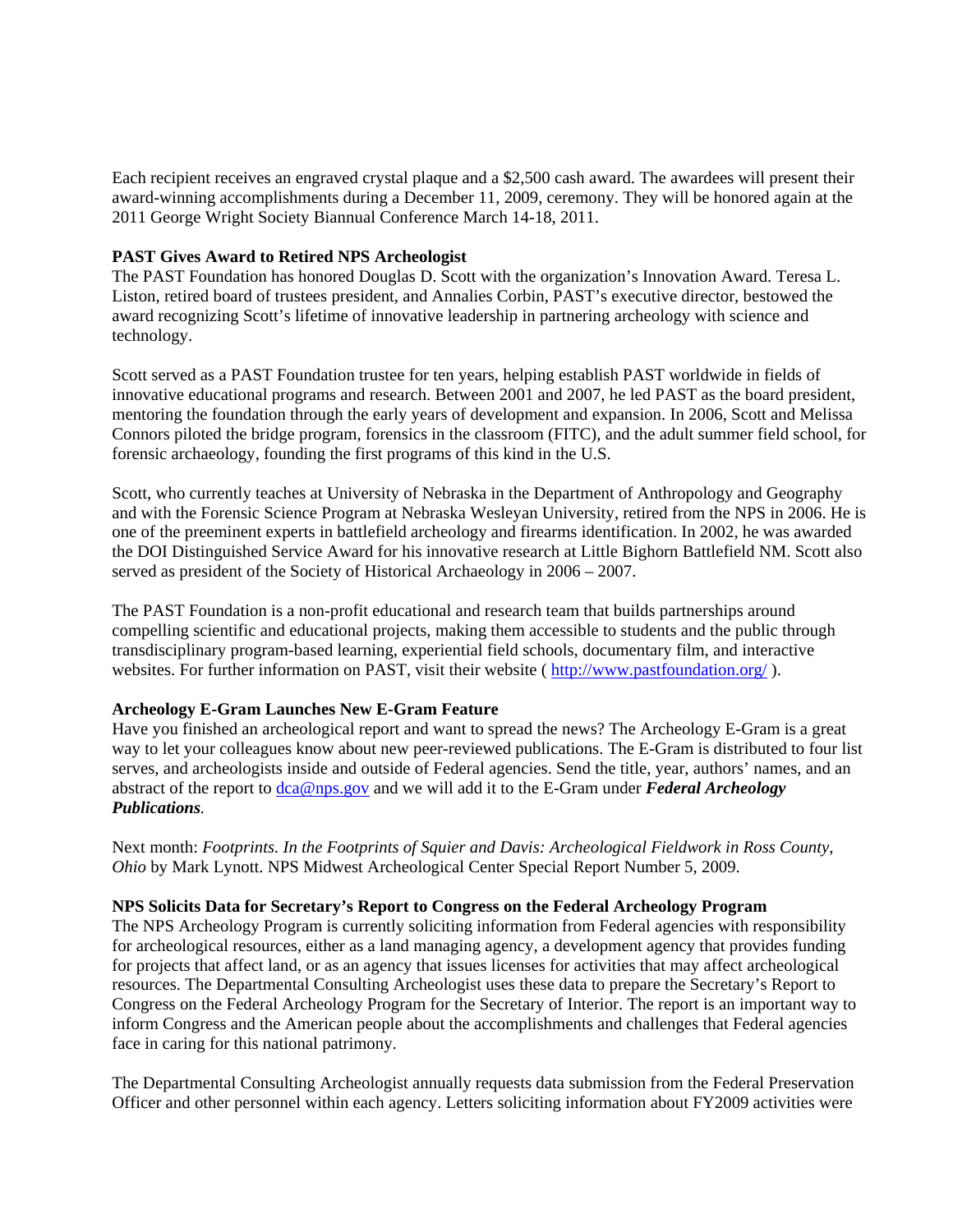sent in mid-October. An electronic online form for data submission has been assigned to each agency; the data solicitation letter contains the web address for the online form. Data may also be submitted via e-mail using forms available on the NPS Archeology Program web site at [www.nps.gov/archeology/SRC/INDEX.HTM](http://www.nps.gov/archeology/SRC/INDEX.HTM).

If you are responsible for responding to the annual survey for your agency and have not received a letter or a copy of the letter for your agency, please contact Karen Mudar, NPS Archeology Program (202-354-2103).

## **NPS develops Toolkit for NHPA Section 106 Nationwide Programmatic Agreement**

A Nationwide Programmatic Agreement (PA) was signed on November 14, 2008, to provide coordination between the NPS, the Advisory Council on Historic Preservation (ACHP), the National Conference of State Historic Preservation Officers (NCSHPO), federally recognized Indian tribes, and Native Hawaiian organizations to implement NHPA Section 106. The NPS Archeology Program has assisted in developing online guidance for implementing the PA. The PA Toolkit provides park superintendents and cultural resource managers with guidance on applying the PA. This guidance is also useful to anyone involved in archeological Section 106 reviews in parks, including SHPOs, THPOs, and federally recognized American Indian tribes.

The PA Toolkit unpacks key aspects of requirements and provisions of the PA; links the PA with preservation law and NPS policy in the Section 106 process; provides a centralized location for professional guidance on implementation of the PA; and offers professional training in the PA for credit through DOI Learn. It consists of seven sections, plus a glossary and resources. Within each section, look for downloadable aids such as checklists or policy documents.

To use the PA Toolkit, go to<http://www.nps.gov/history/howto/PAToolkit/index.htm>

# **Receive Credit for Module 440 in DOI Learn**

Students can now receive credit through DOI Learn for the four courses in NPS Module 440: *Effective Interpretation of Archeological Resources*. Module 440 encourages archeologists and interpreters to work together to interpret archeological resources to the public. The series includes *Archeology for Interpreters, Interpretation for Archeologists, Study Tour of Archeological Interpretation,* and *Assessment of Archeological Interpretation*. Topics include archeological methods, interpretive methods, cultural sensitivity, collaboration, and self-assessment of interpretive products.

To receive credit for each course, first register in DOI Learn. Next, review the course on the NPS Archeology Program website ([www.nps.gov/archeology/sites/inspire/index.htm\)](www.nps.gov/archeology/sites/inspire/index.htm). Finally, return to DOI Learn to take a short assessment and receive a certificate.

For more information, contact Teresa Moyer, 202-354-2124.

# **Archeology Open House for Minute Man NHP 50th Anniversary**

As part of the 50<sup>th</sup> anniversary celebration, in September Minute Man NHP opened the doors of ten of the park's historic homes, several of which are rarely open to the public. Interpreters in period dress were at several locations to relate the history of the houses and the lives of the families who lived there in 1775. Included in this special tour was the 1740 Job Brooks House. Brooks was a farmer and a currier at the Brooks Tannery. A Federal-style colonial, the house is one of several owned by members of the Brooks family from this period that are still standing today. Currently, it functions as the park's repository for archeology collections.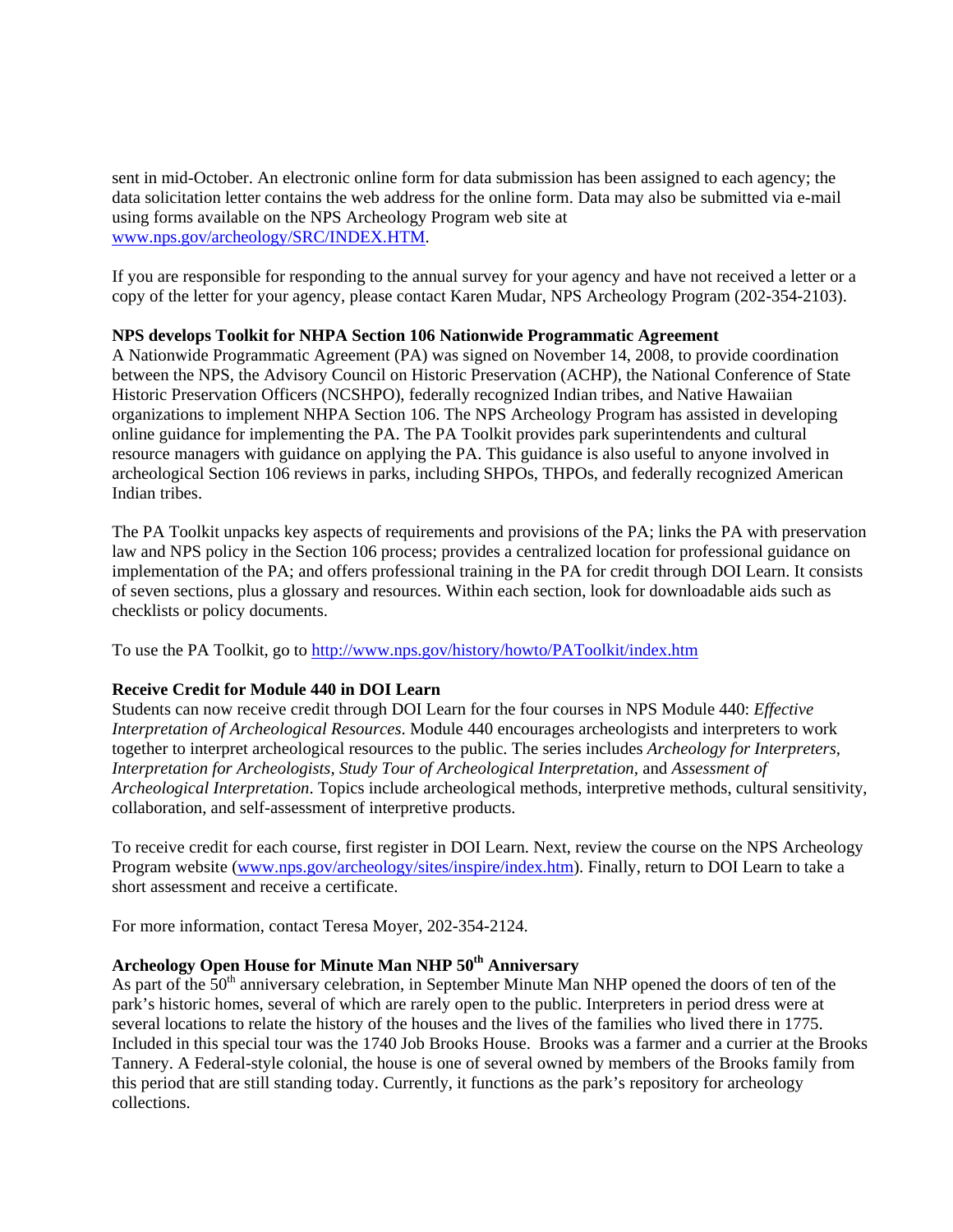NPS Curator Terrie Wallace spoke to visitors about the history of the structure and the park's careful restoration. NPS Curator Alicia Paresi Friedman talked about the artifacts which were recovered during archeological excavations beginning in 1963. The Job Brooks House received more than 700 visitors during the event. There was much excitement by the visitors and park staff at this rare opportunity to view the archeological collections.

To learn more about Minute Man NHP, go to<www.nps.gov/mima/index.htm>

# **NPS Offers Glass Bottle Workshop During Massachusetts Archeology Month**

For Massachusetts Archeology Month 2009, the NPS Northeast Museum Services Center in conjunction with Minute Man NHP held a workshop in the Major John Buttrick House in the park in October. *Got Old Bottles?*  focused on the identification and dating of historic bottles. NPS Curator Alicia Paresi Friedman gave a presentation on utilitarian bottles meant to be used (and perhaps recycled a few times) and quickly discarded, using examples from the Minute Man NHP's museum collection. Because these bottles were made for consumers, they are often found on historic-period archeological sites, flea markets, and bottle shows. Friedman, NPS Museum Specialists Jessica Costello and Teri DeYoung answered visitors' questions and discussed the bottles from the park collection. NPS Volunteer Erica Cutone assisted visitors. Attendees were encouraged to bring a bottle from their personal collection. NPS staff assisted in identifying, describing, and dating individual bottles and the products they may have contained.

For more information about historic glass bottles, go to [www.blm.gov/historic\\_bottles/](www.blm.gov/historic_bottles/)

# **DOS Announces New Web Site for the Cultural Heritage Center.**

The Department of State Cultural Heritage Center has a new website! The Cultural Heritage Center supports the foreign affairs functions of the U.S. Department of State related to the protection and preservation of cultural heritage. It serves as a center of expertise on global cultural heritage protection issues. It administers U.S. responsibilities relating to the *1970 UNESCO Convention on the Means of Prohibiting and Preventing the Illicit Import, Export and Transfer of Ownership of Cultural Property*. The Center also administers the U.S. Ambassadors Fund for Cultural Preservation, the Iraq Cultural Heritage Initiative, and special cultural heritage programs.

Learn more about these programs by going to<http://exchanges.state.gov/heritage/>

# **History Program Posts Archeology Reports**

Four NPS archeology reports have recently been added to the NPS History Program web site. The NPS History Program now has almost 4,000 reports and articles on a variety of different topics posted on the web site.

[http://www.nps.gov/history/history/online\\_books/alfl/alibates\\_road\\_archeology.pdf](http://www.nps.gov/history/history/online_books/alfl/alibates_road_archeology.pdf) Archeological Investigations Along the Proposed Alibates Tour Road (pdf) (1989)

[http://www.nps.gov/history/history/online\\_books/sapu/quarai\\_pueblo\\_excavation.pdf](http://www.nps.gov/history/history/online_books/sapu/quarai_pueblo_excavation.pdf) The 1939-1940 Excavation Project at Quarai Pueblo and Mission Buildings, Salinas Pueblo Missions National Monument (pdf) (1990)

[http://www.nps.gov/history/history/online\\_books/deva/california\\_archeology.pdf](http://www.nps.gov/history/history/online_books/deva/california_archeology.pdf)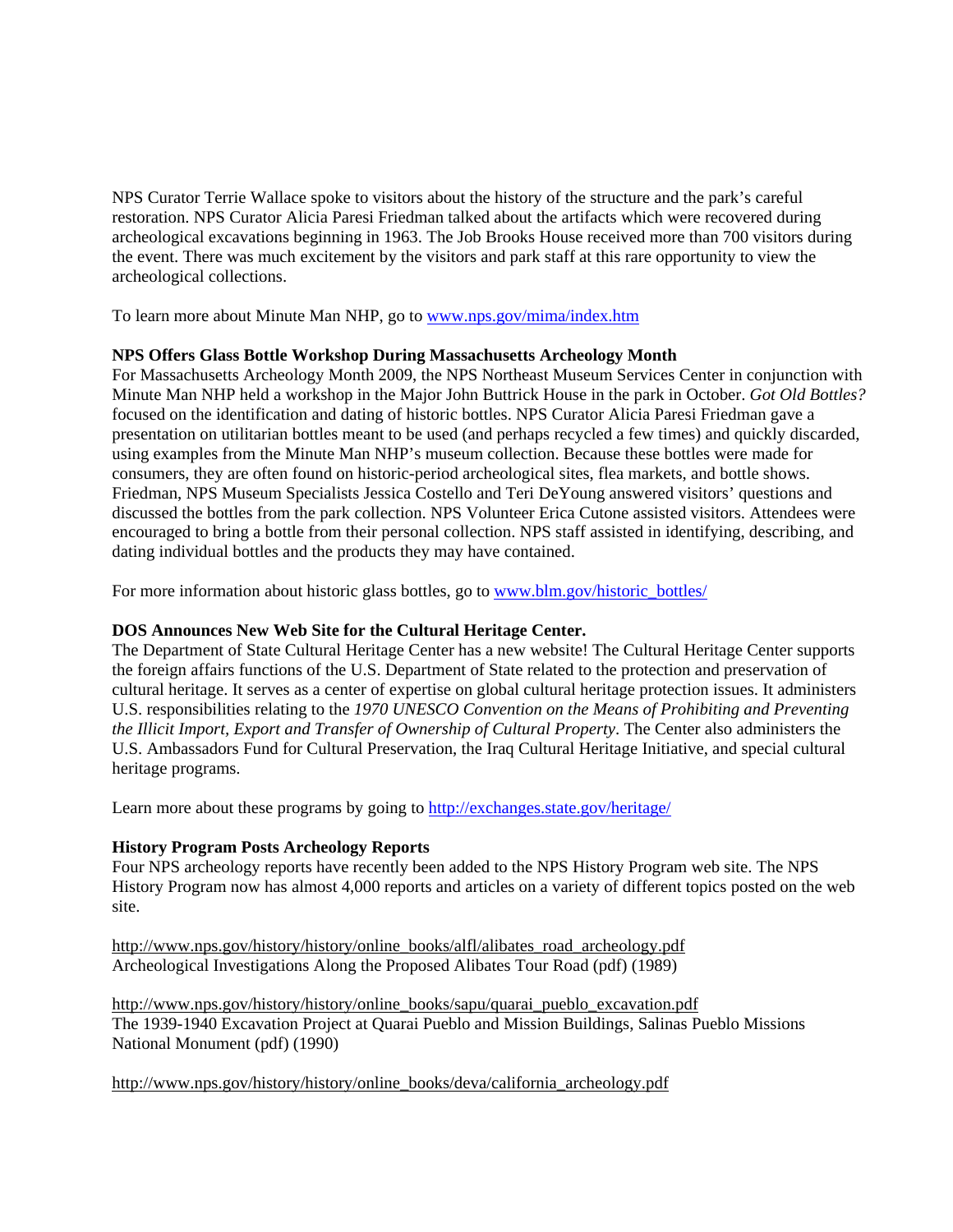Contributions to California Archeology: The Surface Archeology of Butte Valley, Death Valley National Monument National Park and Preserve (pdf) (1996)

[http://www.nps.gov/history/history/online\\_books/katm/naknek\\_chronicle.pdf](http://www.nps.gov/history/history/online_books/katm/naknek_chronicle.pdf) A Naknek Chronicle: Ten Thousand Years in a Land of Lakes and Rivers and Mountains of Fire, Katmai National Park and Preserve (pdf) (2005)

Visit the NPS History Program website to find more archeology reports, at<http://www.nps.gov/history/>

## **National Preservation Institute Offers NHPA Section 106 Training**

The NPI is offering NHPA Section 106 training on December 8-10, 2009, in Alexandria, VA. Learn the basics of project review under Section 106. This seminar emphasizes practicalities, such as how to avoid pitfalls and victimization through inaccurate information. Training will discuss recent changes in regulations and procedures, with an emphasis on coordination with the National Environmental Policy Act and other laws.

Instructor. Allyson Brooks, Ph.D., Washington State Historic Preservation Officer; formerly with Minnesota DOT, the South Dakota Preservation Office, and the U.S. Forest Service; specializing in transportation issues, tribal concerns.

The National Preservation Institute, a nonprofit organization founded in 1980, educates those involved in the management, preservation, and stewardship of our cultural heritage.

### To register, go to <www.npi.org/register.html>.

For more information, contact Jere Gibber, Executive Director, National Preservation Institute; 703-765- 09100.

## **SHA Offers NHPA Section 106 Training at 2010 Conference**

The Society for Historical Archaeology is partnering with the Advisory Council on Historic Preservation (ACHP) to offer two workshops on NHPA at a reduced cost at the 2010 SHA Conference. ACHP offers both fully accredited workshops in a one-day format on January 6, 2010, at the Amelia Island Inn and Plantation Conference Center.

#### *Introduction to Section 106*

This workshop introduces participants to NHPA Section 106 and its review requirements for Federal project planning. The course provides an overview of the process while emphasizing key terms and concepts. A combination of small group activities and lectures acquaint those new to Section 106 with the fundamentals to understand when Section106 applies, who participates, what information is required, and how reviews are concluded.

Workshop Leader: John Eddins

Cost: \$200 for SHA members; \$250 for non-members (regular rate for this course is \$295)

### *Advanced Section 106 Seminar*

This workshop focuses on the effective management of complex or controversial undertakings that require compliance with NHPA Section 106. Taught in a smaller, interactive setting, this seminar encourages group discussion and problem solving. Designed for experienced Section 106 users, the seminar focuses on the challenges of seeking consensus and solving adverse effects to historic properties. Workshop Leader: Tom McCulloch